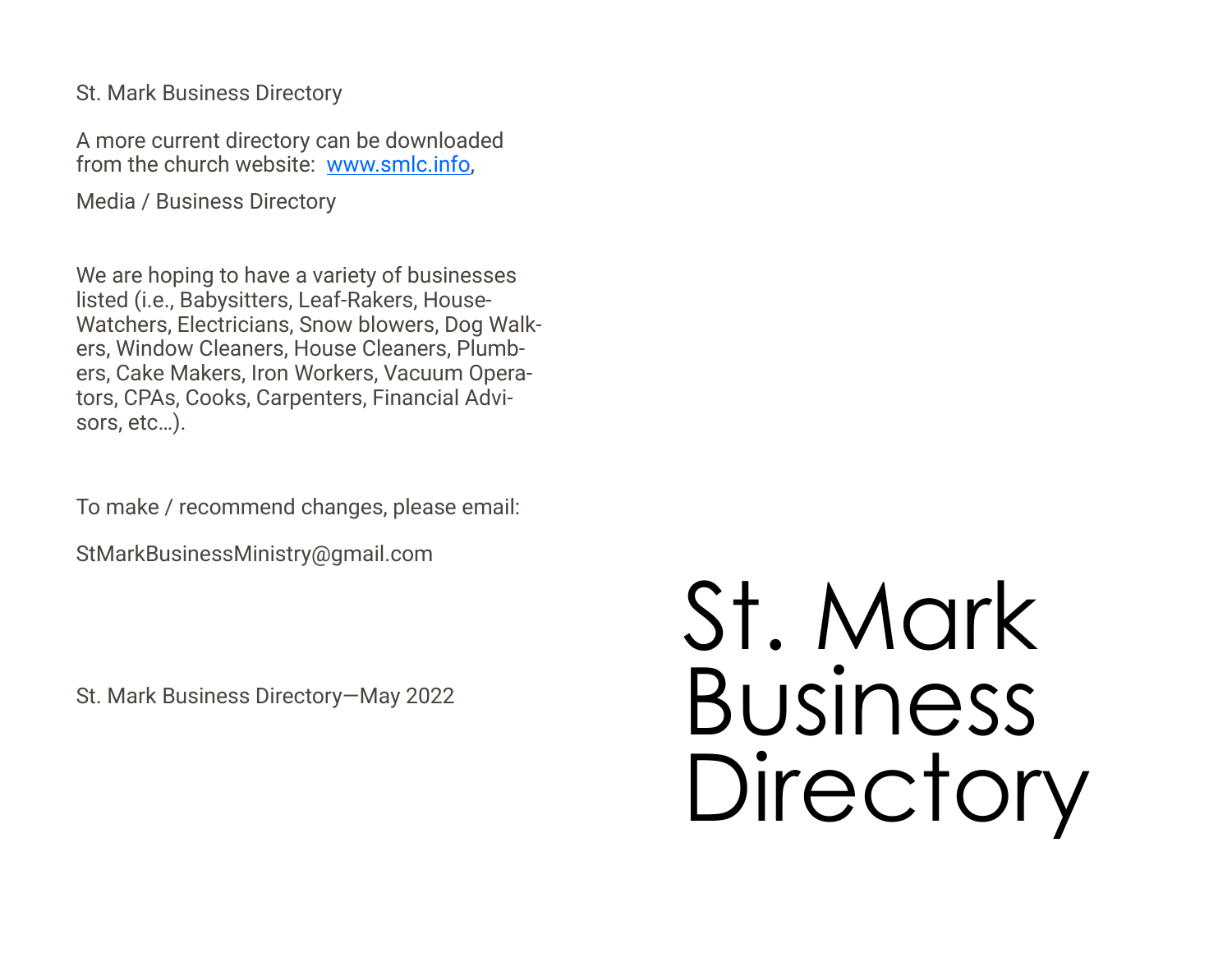#### St. Mark Business Directory

As Christian business owners / workers / employees we seek to **'work as unto the Lord**' and **share the good news** as we perform our work, create our goods, and deliver our services. We also believe our church members get a **sense of peace** working with someone they already know. We are hopeful that when we do a good job for you that you refer us to your friends and family, especially those who are unchurched. You see our **work is our ministry**. As we interact with others, we are always looking for ways to **share Jesus.** So, as we are plumbing, planning, managing, caring, nurturing, raking, cleaning, painting, and scrubbing, we are **praying**. As we build, deliver, and sell we are also praying for our workmanship, thanking God for our craft, and **blessing** those we serve.

While our Stewardship Committee is supporting this directory of business leaders, owners, and employees who are active members of our church, that support does not imply a recommendation, guarantee, or warranty of any product or service. Do your own due diligence, checking out each business and don't hesitate to ask for references.

**Biblical Wisdom for our businesses.**

**Colossians 3:23-25 MSG**

**Servants, do what you're told by your earthly masters. And don't just do the minimum that will get you by. Do your best. Work from the heart for your real Master, for God, confident that you'll get paid in full when you come into your inheritance. Keep in mind always that the ultimate Master you're serving is Christ. The sullen servant who does shoddy work will be held responsible. Being a follower of Jesus doesn't cover up bad work.** 

**Proverbs 14:23 MSG**

**Hard work always pays off; mere talk puts no bread on the table.** 

**Genesis 2:15 MSG**

**God took the Man and set him down in the Garden of Eden to work the ground and keep it in order.** 

May 2022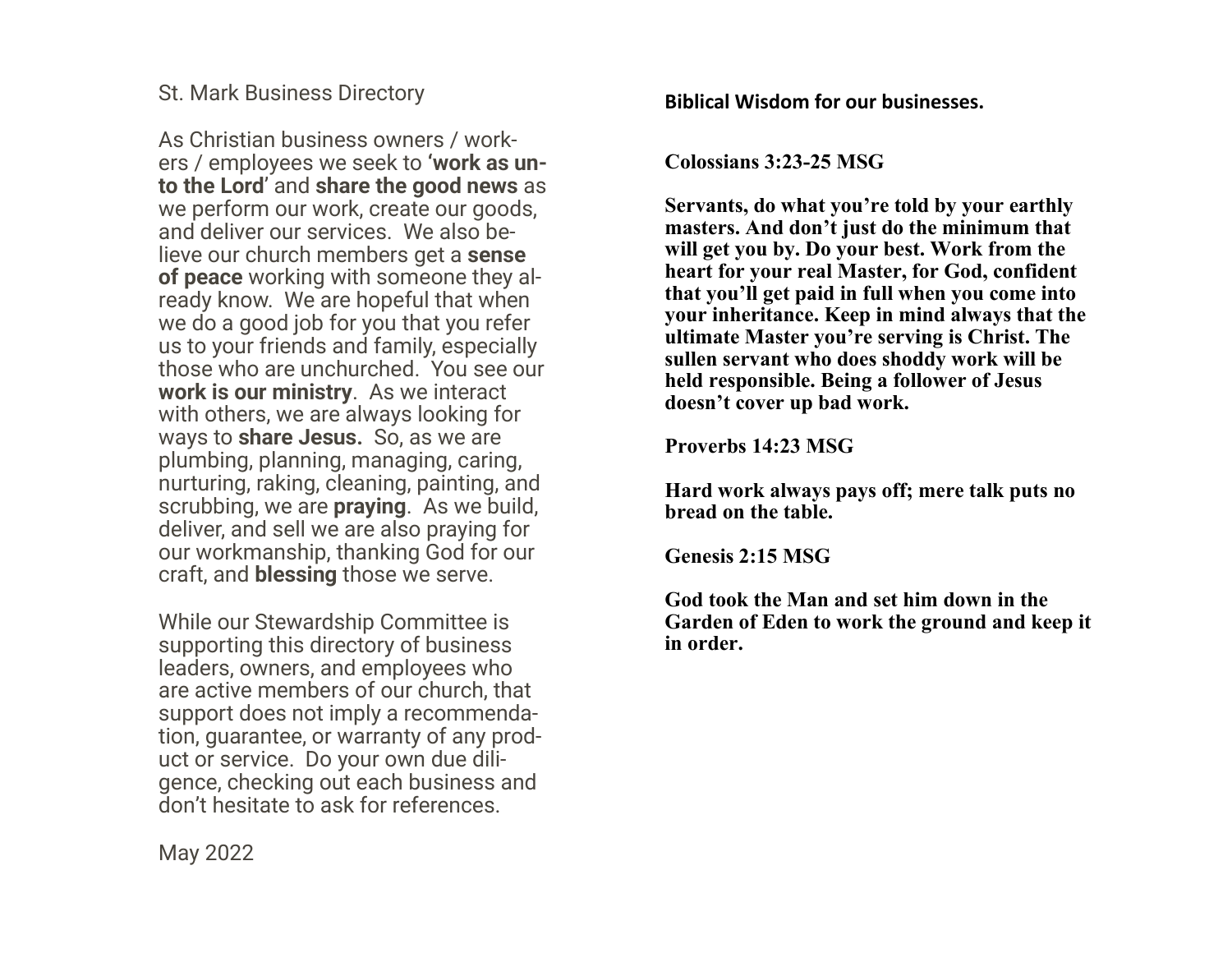#### **Veterinarian**

Pam Preston | Lindenhurst Animal Hospital <https://lindenhurstanimalhospital.com> 2595 E Grand Ave., Lindenhurst, IL 60046 Phone 847-356-[1516](tel:8473561516)

#### **Artwork / Custom Crafts**

Carin Kveton | Mugs, T Shirts, and Custom Logos. Phone: (715) 938-3791

Kevin and Tracy Graul | Custom Yard Signs. Divine Signs [divinesigns.godaddysites.com](mailto:divinesigns.godaddysites.com)  Phone: 224-223-2786 Email: [DivineSigns3.16@gmail.com](mailto:DivineSigns3.16@gmail.com) Social Media: facebook.com/DivineSigns316

Wendy and Tom Lord | Custom laser engraving, pen turning, and miniature painting. Red Dragon Enterprises <http://reddragonenterprises.com> Phone: (847) 553-5079

## **Babysitting**

Call/Text for current list of names, 847-271-8632 (St Mark Membership Required).